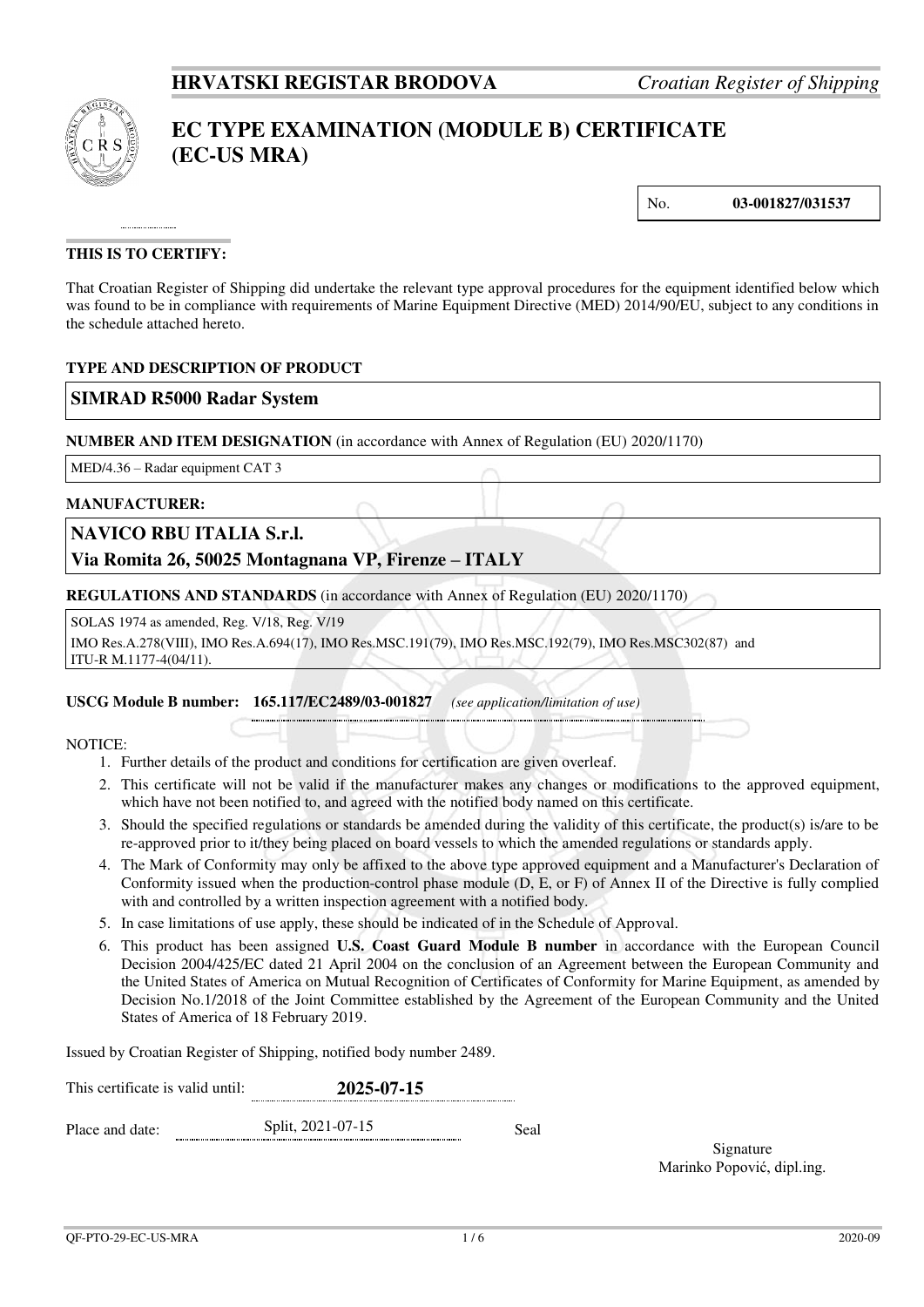## **THE SCHEDULE OF APPROVAL**

#### **1. PRODUCT DESCRIPTION**

*SIMRAD R5000 Radar System consists of the different components: This is stated in the Annex 1 to this EC type examination (Module B) certificate*  $-03-001827/031537$ *. System may be configured in accordance with correlation table: This is stated in the Annex 2 to this EC type examination (Module B) certificate – 03-001827/031537.* 

#### **2. APPLICATION/LIMITATION OF USE**

*SIMRAD R5000 Radar System is found to comply with the Radar carriage requirements for different kind of vessels in all three categories CAT 3, CAT 2, CAT 1 as well as for HSC vessels:* 

|                                                        | CAT3      | CAT2      | CAT 1     |
|--------------------------------------------------------|-----------|-----------|-----------|
| Minimum operational display area diameter              | $180$ mm  | $250$ mm  | $320$ mm  |
| Auto acquisition of targets                            | Yes       | Yes       | Yes       |
| Minimum acquired radar target capacity (actual)        | 20 (100)  | 30(100)   | 40 (100)  |
| Minimum activated AIS target capacity (actual)         | 20 (100)  | 30(100)   | 40 (100)  |
| Minimum sleeping AIS target capacity (actual)          | 100 (300) | 150 (300) | 200 (300) |
| Minimum total AIS target and reports capacity (actual) | 120 (300) | 180 (300) | 240 (300) |
| Trial manoeuvre                                        | Yes       | Yes       | Yes       |

*This product has been assigned U.S. Coast Guard Approval Category for the Radar Equipment with Automatic Radar Plotting Aid (ARPA), Radar Equipment with Automatic Tracking Aid (ATA) as well as Radar Equipment with Electronic Plotting Aid (EPA). However the manufacturer must obtain the Federal Communication Commission (FCC) certification on the Radar System before installation on board the U.S. vessel.* 

*The R5000 radar system is tested for compliance with BAM requirements – IMO Res.MSC.302(87).* 

*Communication with ship's VDR is provided by DVI video display and IEC 61162-450 network interface.*

#### **3. DESIGN DRAWINGS AND SPECIFICATIONS**

*GENERAL DESCRIPTION OF THE SYSTEM - Simrad R5000 Radar Line, R5000 S-BAND DOWN-MAST RADAR SYSTEM (Block Diagram) - 992-24490-00, R5000 S-BAND UP-MAST RADAR SYSTEM (Block Diagram) - 992-24491-00, R5000 X-BAND DOWN-MAST RADAR SYSTEM (Block Diagram) - 992-24492-00, R5000 X-BAND UP-MAST RADAR SYSTEM (Block Diagram) - 992-24493-00.*

#### *TECHNICAL MANUALS:*

- *R5000 Commissioning manual 988-12293-003,*
- *R5000 Operator Manual 988-12294-003,*
- *R5000 Quick reference guide 988-12280-001,*
- *R5000 Quick guide multilingual 988-12281-001,*
- *R5000 PSU installation guide 988-12284-003,*
- *R5000 System installation manual 988-12283-003,*
- *R5000 Processor installation manual 988-12282-003,*
- *R5000 Installation manual, S-band down-mast SRT-LAN radar sensor 988-12285-003,*
- *R5000 Installation manual, S-Band up-mast SRT-LAN radar sensor 988-12287-003,*
- *R5000 Installation manual, X-Band down-mast SRT-LAN radar sensor 988-12289-003,*
- *R5000 Installation manual, X-Band up-mast SRT-LAN radar sensor 988-12291-003,*
- *R5000 Service manual X-Band down-mast SRT-LAN radar sensor 988-12290-003, R5000 - Service manual X-Band up-mast SRT-LAN radar sensor - 988-12292-005,*
- *R5000 Service manual, S-Band down-mast SRT-LAN radar sensor 988-12286-002,*

*R5000 - Service manual, S-Band up-mast SRT-LAN radar sensor - 988-12288-003,* 

*R5000 – Installation guide, EDS-405A managed switch - 988-12834-001.*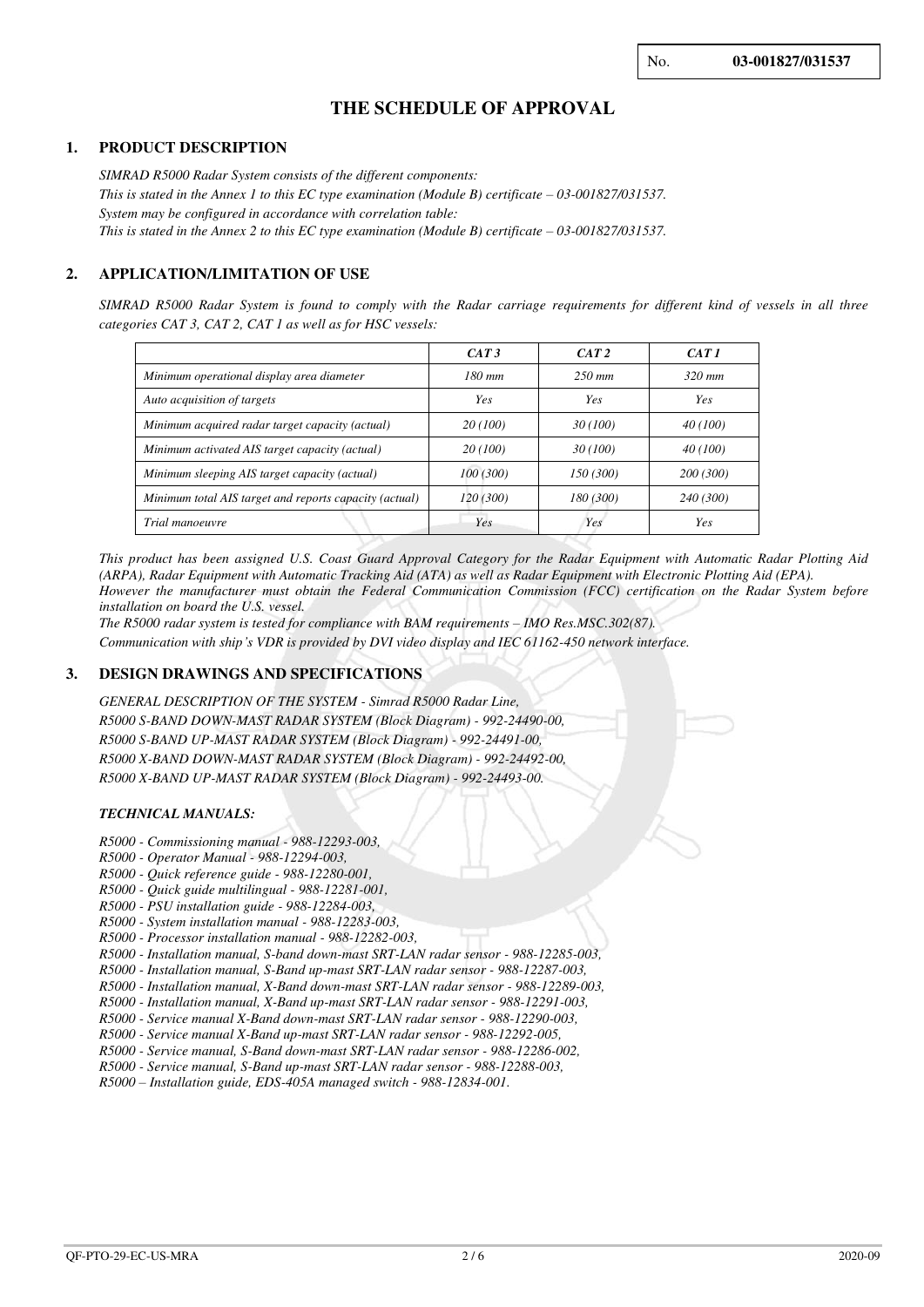### **4. TYPE TEST RECORDS/LABORATORY RECOGNITION STATUS**

*Performance testing – IEC 62388 Ed. 2.0 (2013-06), CRS witness test – Montagnana, September 2018; Presentation of navigation information – IEC 62288 Ed. 2.0 (2014-07), CRS witness test – Montagnana, September 2018; Serial interface testing – IEC 61162-1(2016) & IEC 61162-2 Ed. 1.0 (1998), CRS witness test – Montagnana, September 2018; Environmental testing – IEC 60945 Ed. 4.0 (2002-08) including Corrigendum 1(2008); CRS letter of approval – 2211/TSE/VB/031362 dated 2018-09-27; Bridge alert management testing – IEC 62923-1 Ed. 1.0 (2018) & IEC 62923-2 Ed. 1.0 (2018), Montagnana, June 2021; Serial interfaces testing – IEC 61162-450 Ed. 2.0 (2018), Montagnana, June 2021; CRS letter of approval – 1467/TSE/NP/031537 dated 2021-07-12.*

#### **5. MATERIALS OR COMPONENTS REQUIRED TO BE TYPE APPROVED OR TYPE TESTED**

*This approval remains valid for subsequent minor software amendments, as allowed by the SW numerical format. Written details of any such modification shall be submitted to and accepted by the approvals authority.* 

#### **6. OTHER MATERIALS AND/OR COMPONENT**

*Antennas installations on board HSC vessels include S-Band 12ft antenna and X-Band 6ft and 9ft antennas only. The system can be equipped with antenna group heaters to work in extreme cold environment up to -40°C.*

#### **7. PRODUCTION SURVEY REQUIREMENTS**

*The manufacturer is allowed to affix the Mark of Conformity to equipment referred and to issue a Declaration of Conformity as long as either of the following is fulfilled:* 

*Module D – The quality system for production and testing shall be approved by the Notified Body.* 

#### **8. ONBOARD INSTALLATION AND MAINTENANCE REQUIREMENTS**

*The installation on board shall be verified and tested according to Installation & Operation Manual.*

#### **9. MARKING AND IDENTIFICATION**



Subject to compliance with the conditions in this Schedule of Approval which forms part of certificate, and those of Articles 9, 10 and 15 of the Directive, the Manufacturer is allowed to affix the "Mark of Conformity" to the Product described herein.

xxxx/yy

*xxxx - the number of the Notified Body undertaking surveillance module(2489 in case of CRS) yy - the last two digits of year mark affixed*

This product has been assigned US Coast Guard Module B number **165.117/EC2489/03-001827**. In those instances where the Notified Body conducting the conformity assessment in accordance with either Module D, E or F of the Marine Equipment Directive is not CRS, such Notified Body would use the above U.S. Coast Guard Module B number to provide the manufacturer with the U.S. Coast Guard approval number by noting it on the Certificate of Conformity, thereby authorizing the manufacturer to mark the product accordingly.

#### **10. OTHER**

 *SOFTWARE:* 

| Transceiver | Application |  |
|-------------|-------------|--|
| 6.1.0xxx    | 1.1xx       |  |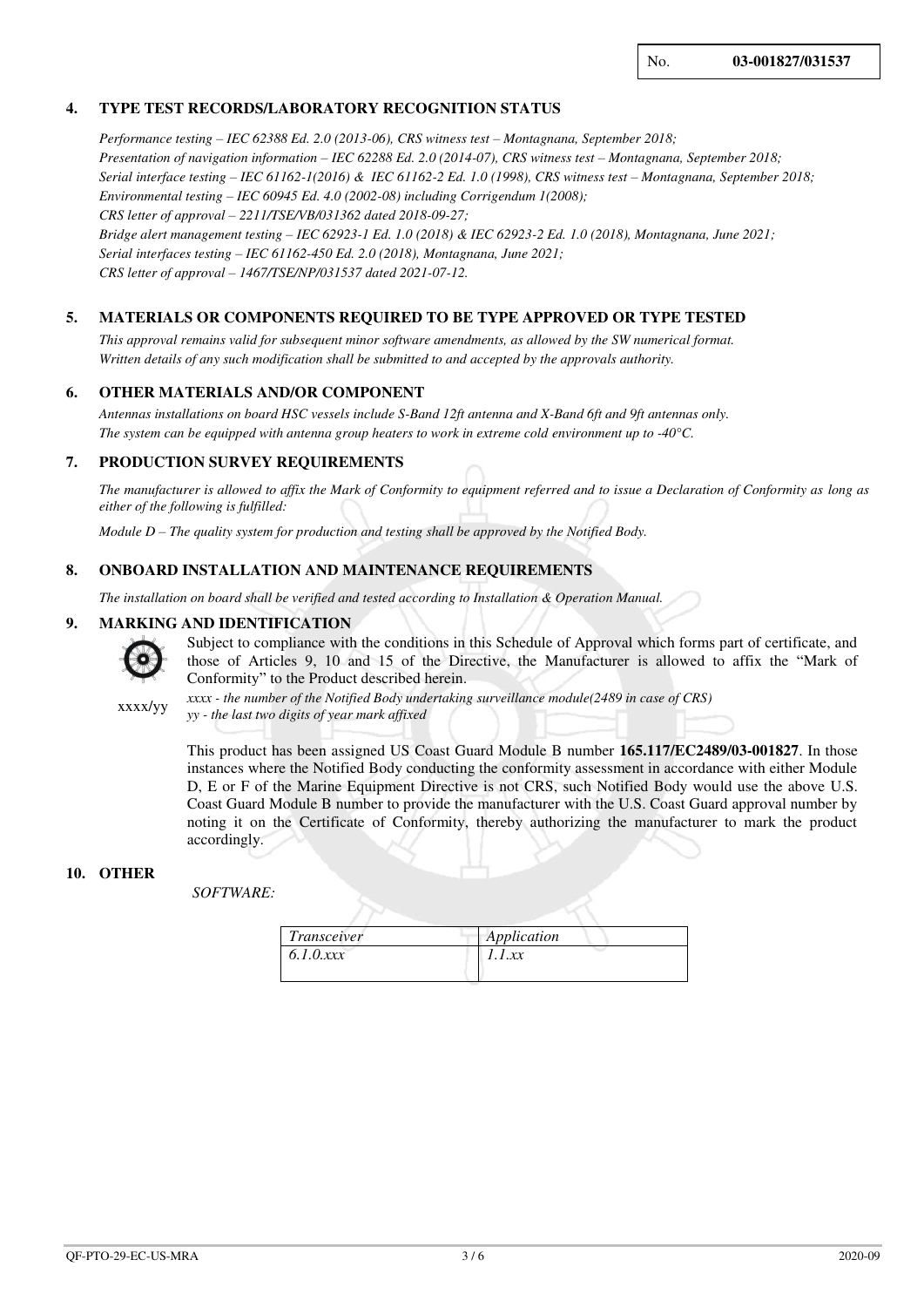## **APPENDIX – TYPE EXAMINATION DOCUMENTATION AND TEST REPORTS**

| Document title                                                                                                           | Identification number                  | Revision index             |
|--------------------------------------------------------------------------------------------------------------------------|----------------------------------------|----------------------------|
| $R5000$ Radar Processor + O2000 + Trackball + M5027 +                                                                    | 21580ALL18057en                        | 26.07.2018.                |
| R5000 PSU - IEC60945 Ed. 4.0,                                                                                            |                                        |                            |
| Test Report – Končar Institute                                                                                           |                                        |                            |
| Limited Testing of the R5000 SRT X-Band and S-Band<br>Radar systems - IEC62388 Ed. 2.0,                                  | 75942092 Report 01 Issue 1             | September 2018             |
| Test Report - TUV SUD                                                                                                    |                                        |                            |
| Annex to TUV SUD Report, Navico RBU                                                                                      | DRP-FLR-SI-20180920-01                 | 20.09.2018.                |
| Optic tests Display Simrad 27" - INOA                                                                                    | 3F-RT16008                             | <i>July 22, 2016</i>       |
| Optic tests Display Simrad 24" - INOA                                                                                    | 3F-RT14009                             | Sept 26, 2014              |
| Optic tests Display Simrad 19" - INOA                                                                                    | 3F-RT14008                             | Sept 26, 2014              |
| Optic tests Display Simrad 16" - INOA                                                                                    | 3F-RT14007                             | Sept 26, 2014              |
| Wind Tunnel Test on a Radar Scanners<br>X-Band with 12 ft, 9 ft, and 6 ft antenna<br>S-Band with 12 ft antenna,          | 058/16PC                               | July, $26^{th}$ 2016       |
| Test Report - Politecnico di Milan                                                                                       |                                        |                            |
| Antenna_Diagram_and_Gain_12 ft S-Band ant.<br>Test Report - SELEX GALILEO                                                | ANT12LP/S0001                          | 10/04/2012                 |
| CETECOM - Test report S-BAND UP MAST                                                                                     | $1 - 3423 - 11 - 01 - 10$              | 2012-05-23                 |
| <b>CETECOM</b> - Test report S-BAND UP MAST                                                                              | 2-3052-01-02/02                        | 25.11.2002                 |
| <b>CETECOM</b> - Test report X-BAND                                                                                      | 4-2638-01-04/07                        | 10.08.2007                 |
| CETECOM Report-<br>Unwanted_emission_of_S-Band Up Mast Transeciver                                                       | 1-3423/11-01-10                        | 2012-05-23                 |
| SRT 12/002 - SRT 25/002 X-Band Up-Mast,<br>Test report – BSH                                                             | BSH/4543/001/4342903/15                | February 9, 2015           |
| Test Report on 6ft X-Band antenna                                                                                        | TR 20160314                            | March 14, 2016             |
| Test Report - FINMECCANICA                                                                                               |                                        |                            |
| Test report on 12ft X-Band antenna                                                                                       | <b>AH100</b>                           | March 31, 2008             |
| Test Report - SELEX GALILEO                                                                                              |                                        |                            |
| 12 ft S-Band Antenna diagram and gain                                                                                    | ANT 12LP-S0001                         | April 10, 2012             |
| OP40 / O2000 Keyboard – Buzzer test to (IEC 62388 ed.2),<br>Navico Auckland, NZ                                          | DRP-AU-ME-2016-09-30                   | July 25, 2016              |
| R5000 Radar System -<br>waivers to IEC 60945 ed 4.0                                                                      |                                        |                            |
| Paragraf 8.10 - Solar radiation                                                                                          | <b>NAVICO RBU</b>                      | 13.09.2018.                |
| Paragraf 8.12 - Corrosion/salt mist                                                                                      |                                        |                            |
| Paragraf 12.3 – Emission from visual displays,                                                                           |                                        |                            |
| Paragraf $12.4 - X$ -Radiation                                                                                           |                                        |                            |
| CETECOM - Test report KEYB-002 radar keyboard                                                                            | 1-6492/13-01-02-A<br>1-6492/13-01-03-A | 07.11.2013.<br>21.11.2013. |
| $NAVICO-Test Report on IEC 61162-450 (2018),$<br>IEC 62923-1 (2018) and IEC 62923-2 (2018),<br>CRS witnessed, 2021-06-28 | Navico<br>TestLink                     | 27.06.2021.<br>28.06.2021. |

### - END OF CERTIFICATE -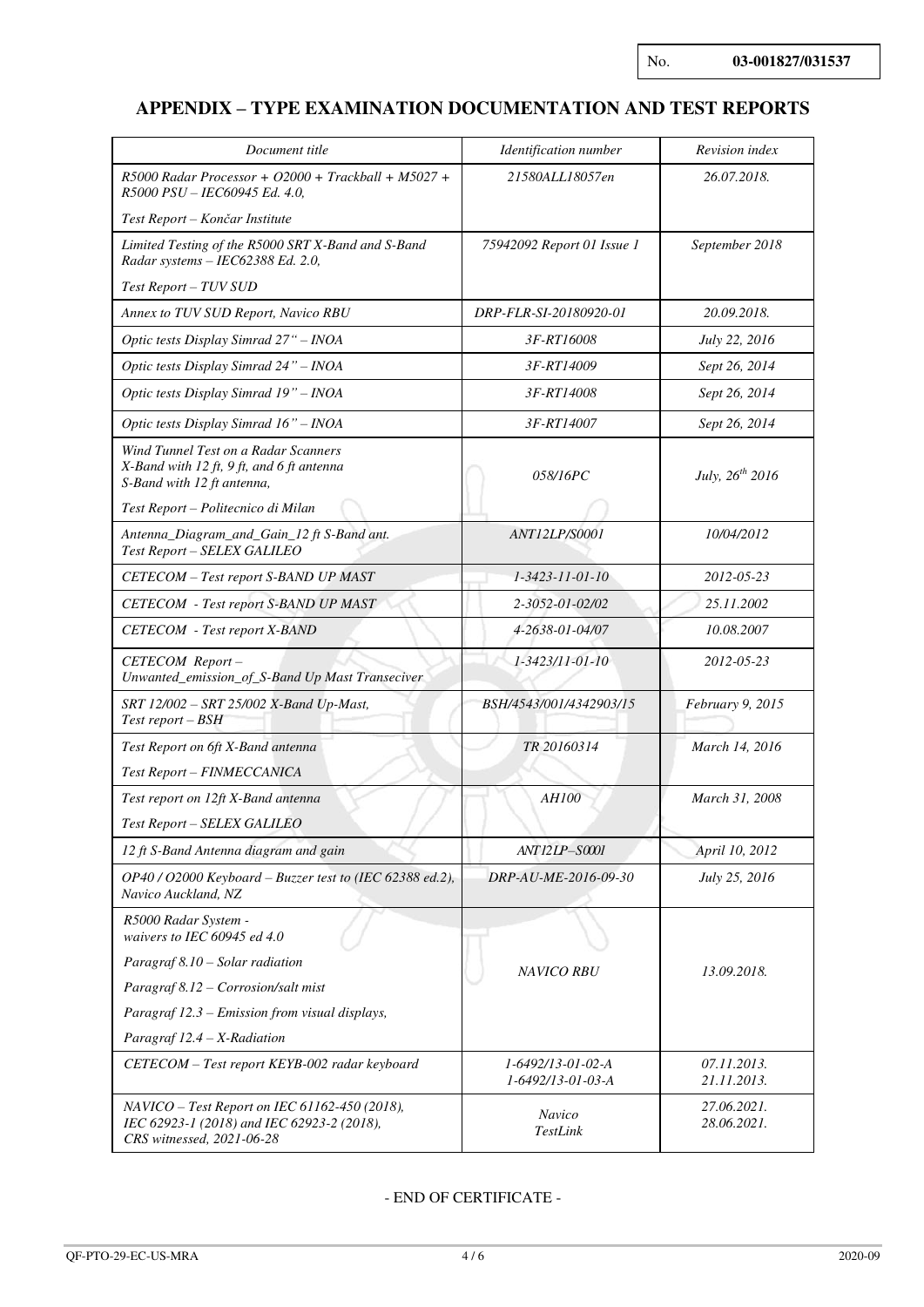## **ANNEX 1 TO EC TYPE EXAMINATION (MODULE B) CERTIFICATE No.: 03-001827/031537**

## **R5000 RADAR SYSTEM COMPONENTS**

| N <sub>o</sub> | <b>Designation</b>                         | <b>Unit Description</b>                                                                                                                                                                                                                        | <b>Type Number</b>                                                                |
|----------------|--------------------------------------------|------------------------------------------------------------------------------------------------------------------------------------------------------------------------------------------------------------------------------------------------|-----------------------------------------------------------------------------------|
| 1.1            | X-Band Antenna                             | 6 ft. X-BAND ANTENNA<br>a)<br>9 ft. X-BAND ANTENNA<br>b)<br>12 ft. X-BAND ANTENNA<br>c)                                                                                                                                                        | 000-10324-001<br>000-10325-001<br>000-10875-001                                   |
| 2.1            | X-Band Transceiver (up-mast)               | 12kW SRT X-BAND LAN TRANSCEIVER<br>a)<br>12kW SRT X-BAND LAN TRANSCEIVER FOR 12FT<br>b)<br>25kW SRT X-BAND LAN TRANSCEIVER<br>c)<br>25kW SRT X-BAND LAN TRANSCEIVER FOR 12ft.<br>d)<br><b>ANT</b><br>12kW SRT X-BAND LAN TRANSCEIVER HSC<br>a) | 000-14939-001<br>000-13218-001<br>000-13219-001<br>000-13221-001<br>000-13217-001 |
| 2.2            | X-Band Transceiver (up-mast)<br><b>HSC</b> | 25kW SRT X-BAND LAN TRANSCEIVER HSC<br>b)                                                                                                                                                                                                      | 000-13220-001                                                                     |
| 2.3            | X-Band Transceiver (down-mast)             | X-BAND SRT 25 KW DOWN-MAST W/DOC                                                                                                                                                                                                               | 000-13319-001                                                                     |
| 3.1            | S-Band Antenna                             | 12 ft. S-BAND ANTENNA                                                                                                                                                                                                                          | 000-11250-001                                                                     |
| 4.1            | S-Band Transceiver (up-mast)               | 30kW SRT S-BAND LAN TRANSCEIVER                                                                                                                                                                                                                | 000-13222-001                                                                     |
| 4.2            | S-Band Transceiver (up-mast)<br><b>HSC</b> | 30kW SRT S-BAND LAN TRANSCEIVER HSC                                                                                                                                                                                                            | 000-13223-001                                                                     |
| 4.3            | S-Band Transceiver (down-mast)             | S-BAND SRT 30 KW DOWN-MAST W/DOC                                                                                                                                                                                                               | 000-13322-001                                                                     |
| 5.1            | X-Band Antenna Pedestal                    | a) X-BAND SRT ANT PEDESTAL (6&9 ft.) W/DOC<br>X-BAND SRT ANT PEDESTAL (12 ft.) W/DOC<br>b)                                                                                                                                                     | 000-13316-001<br>000-13318-001                                                    |
| 5.2            | X-Band Antenna Pedestal HSC                | X-BAND SRT ANTENNA PEDESTAL (6&9 ft.) HSC                                                                                                                                                                                                      | 000-13317-001                                                                     |
| 6.1            | S-Band Antenna Pedestal                    | S-BAND SRT ANTENNA PEDESTAL W/DOC                                                                                                                                                                                                              | 000-13320-001                                                                     |
| 6.2            | S-Band Antenna Pedestal HSC                | S-BAND SRT ANTENNA PEDESTAL HSC W/DOC                                                                                                                                                                                                          | 000-13321-001                                                                     |
| 7.1            | Display Unit 180 mm PPI                    | <b>SIMRAD M5016 MONITOR</b><br>a)<br><b>SIMRAD M5019 MONITOR</b><br>b)                                                                                                                                                                         | 000-12209-001<br>000-12210-001                                                    |
| 8.1            | Display Unit 250 mm PPI                    | <b>SIMRAD M5024 MONITOR</b>                                                                                                                                                                                                                    | 000-11781-001                                                                     |
| 9.1            | Display Unit 320 mm PPI                    | <b>SIMRAD M5027 MONITOR</b>                                                                                                                                                                                                                    | 000-12726-001                                                                     |
| 10.1           | Control Unit                               | <b>O2000 RADAR CONTROLLER</b><br>a)<br>O5000 TRACKBALL<br>b)<br>and/or<br>KEYB-002 MULTI-FUNCTIONAL KEYBOARD<br>$\mathcal{C}$ )                                                                                                                | 000-13958-001<br>000-14278-001<br>000-12450-001                                   |
| 11.1           | Processor Unit                             | <b>R5000 RADAR PROCESSOR</b>                                                                                                                                                                                                                   | 000-13216-001                                                                     |
| 12.1           | Power Unit                                 | R5000 220VAC/48VDC POWER SUPPLY                                                                                                                                                                                                                | 000-13225-001                                                                     |
| 12.2           | Power Supply Kit                           | O2000 ACCESSORY PACK                                                                                                                                                                                                                           | 000-14606-001                                                                     |
| 13.1           | Network Unit                               | EDS-405A MANAGED SWITCH                                                                                                                                                                                                                        | 000-15936-001                                                                     |